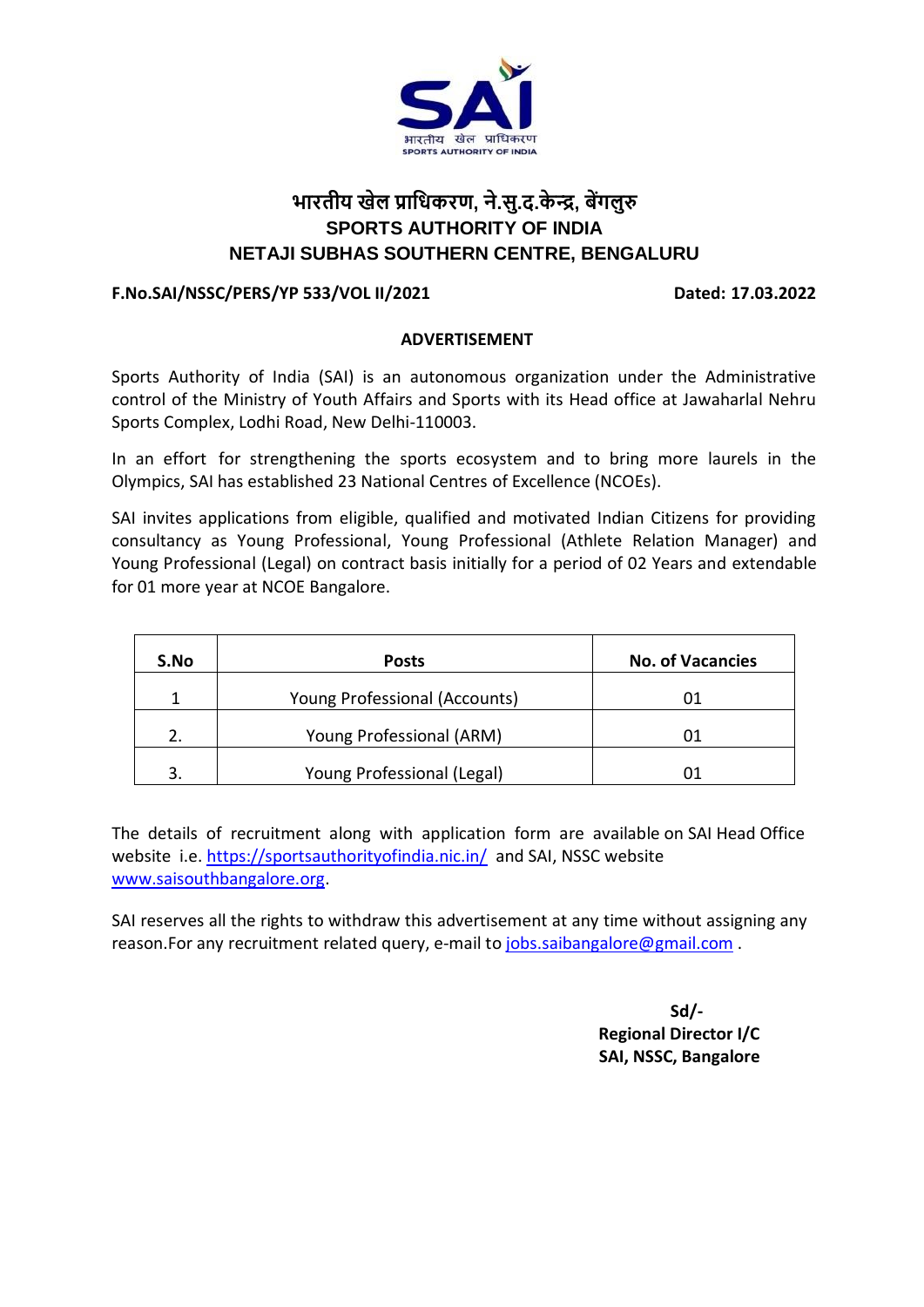| (Table-I)<br><b>Position</b><br><b>Job Description</b> |                                                                                                                                                                                                                                                                                                                                                                                                                                                                                                                                                                                                                                                                        |  |  |
|--------------------------------------------------------|------------------------------------------------------------------------------------------------------------------------------------------------------------------------------------------------------------------------------------------------------------------------------------------------------------------------------------------------------------------------------------------------------------------------------------------------------------------------------------------------------------------------------------------------------------------------------------------------------------------------------------------------------------------------|--|--|
|                                                        |                                                                                                                                                                                                                                                                                                                                                                                                                                                                                                                                                                                                                                                                        |  |  |
| <b>Young Professional</b><br>(Accounts)                | Writing of cash book and updating manual generl ledger<br>$\bullet$<br>and preparation of BRS<br>Operation of Tally Prime including creation of ledger,<br>updating of day to day transaction and preparation of<br>trial balances.<br>Making day to day payment through PFMS & TSA in (RBI)<br>$\bullet$<br>Compiling monthly, quarterly & Yearly accounts<br>$\bullet$<br>Preparation of Annual Budget in CAB Organization<br>Handle procurement by following GFR 2017 and other<br>guidelines issued by SAI/GOI<br>Handle Audit queries - Internal/AG<br>Fixation of pay on implementation of pay commission including<br>$\bullet$<br>grant of promotion, MACP etc |  |  |
|                                                        | Preparation of pay bill for regular/contract employees                                                                                                                                                                                                                                                                                                                                                                                                                                                                                                                                                                                                                 |  |  |
|                                                        | Any other work assigned by the reporting officer                                                                                                                                                                                                                                                                                                                                                                                                                                                                                                                                                                                                                       |  |  |
| <b>Young Professional</b><br>(ARM)                     | To provide Consultancy to:<br>One stop service point for the athletes assigned to<br>him/her.<br>Ensure the processing of athlete's proposal in SAI from<br>start to end.<br>Communicate with and provide support to athlete in person when<br>needed.                                                                                                                                                                                                                                                                                                                                                                                                                 |  |  |
| <b>Young Professional</b><br>(Legal)                   | To provide Consultation to:<br>Handle all legal matters related to department/division.<br>Drafting of parawise reply/ comments, Show cause notice,<br>Contracts, Agreements, Memorandum of Understanding (MOUs)<br>and all such legal documents pertaining to SAI.<br>Departmental disciplinary enquiries/ preparation of<br>$\bullet$<br>report.                                                                                                                                                                                                                                                                                                                     |  |  |

# **JOB DESCRIPTION**

**(Table-I)**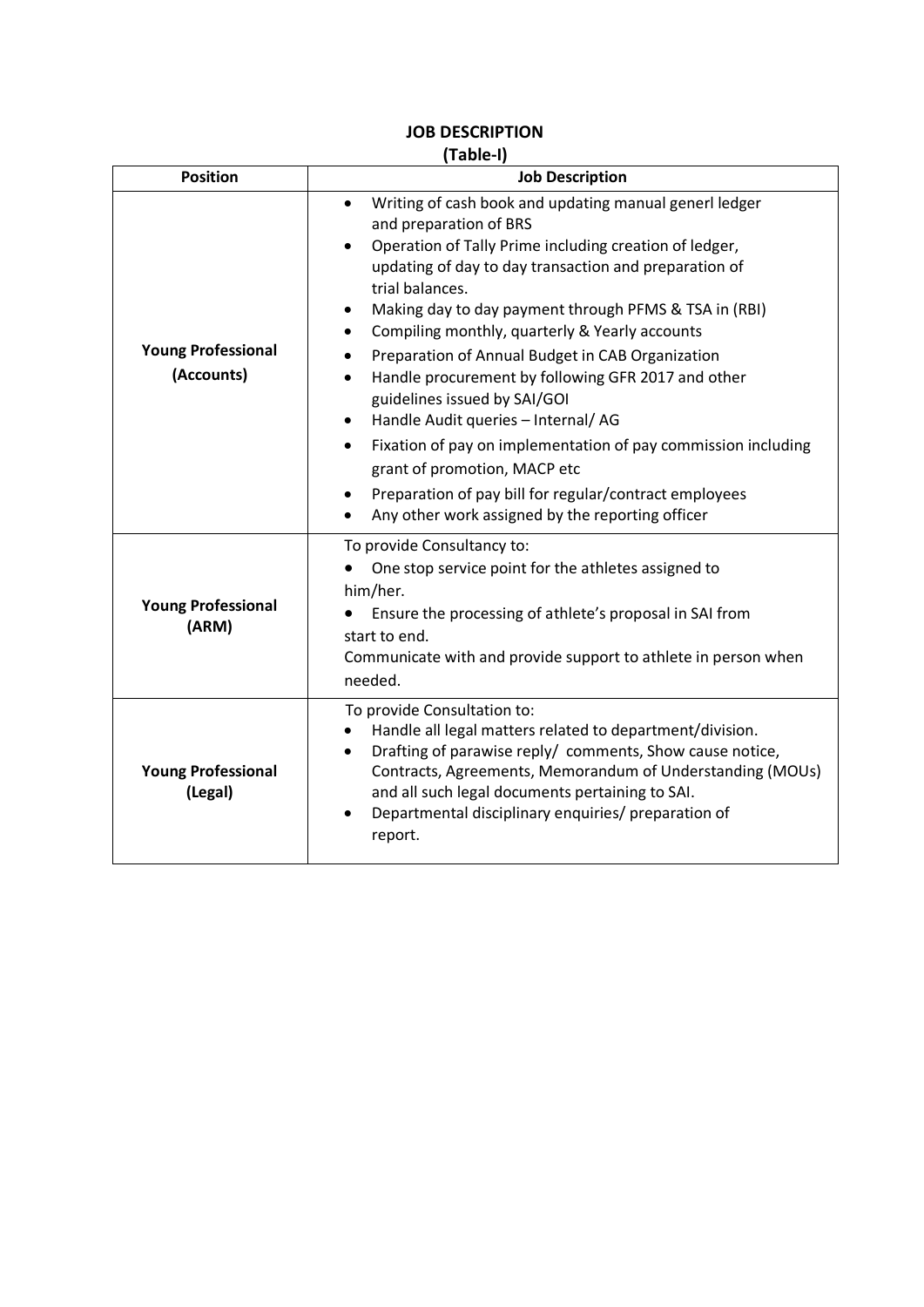| <b>Position</b>                         | 11.001 C.II<br><b>Essential qualification</b>                                                                                                                                                                                   | <b>Essential experience</b>                          | <b>Desired experience</b>                                                                                 |  |
|-----------------------------------------|---------------------------------------------------------------------------------------------------------------------------------------------------------------------------------------------------------------------------------|------------------------------------------------------|-----------------------------------------------------------------------------------------------------------|--|
| <b>Young Professional</b><br>(Accounts) | Master's Degree in<br>Accounts/Commerce                                                                                                                                                                                         | 02 year<br>(In relevant field as<br>mentioned in JD) | Having working<br>knowledge in GOI<br>Offices/ Central<br><b>Autonomous Bodies</b>                        |  |
| <b>Young Professional</b><br>(ARM)      | Graduate in any discipline<br>with certificate/diploma<br>course in sports<br>management<br>(Certificate/diploma<br>duration must be more<br>than 06 months) from a<br>reputed institute                                        | 02 Year (In relevant<br>field as mentioned in<br>JD) | Candidates who have<br>participated in<br>National and<br>international level in<br>any Sports Discipline |  |
|                                         | MBA/Post Graduate<br>Diploma (2 years) from a<br>recognized<br>University/Institution                                                                                                                                           | 01 year (In relevant<br>field as mentioned in<br>JD) |                                                                                                           |  |
| Young<br>Professional<br>(Legal)        | Bachelors of Law (LLB)<br>from a recognized<br>university in India.<br>(Desired Essential<br>qualification-Masters<br>of Law (LLM) from a<br>recognized university<br>in India.<br><b>OR</b><br>Specialization inSports<br>Law) | 01 Year (In relevant<br>fieldas mentionedin<br>JD)   | Experience in any<br>Government/ Semi<br>Govt./Autonomous/<br>PSU in Legal cases.                         |  |

#### **ELIGIBILITY CRITERIA (Table:II)**

Note: Experience will be counted only if the same is acquired after the completion of essential qualification.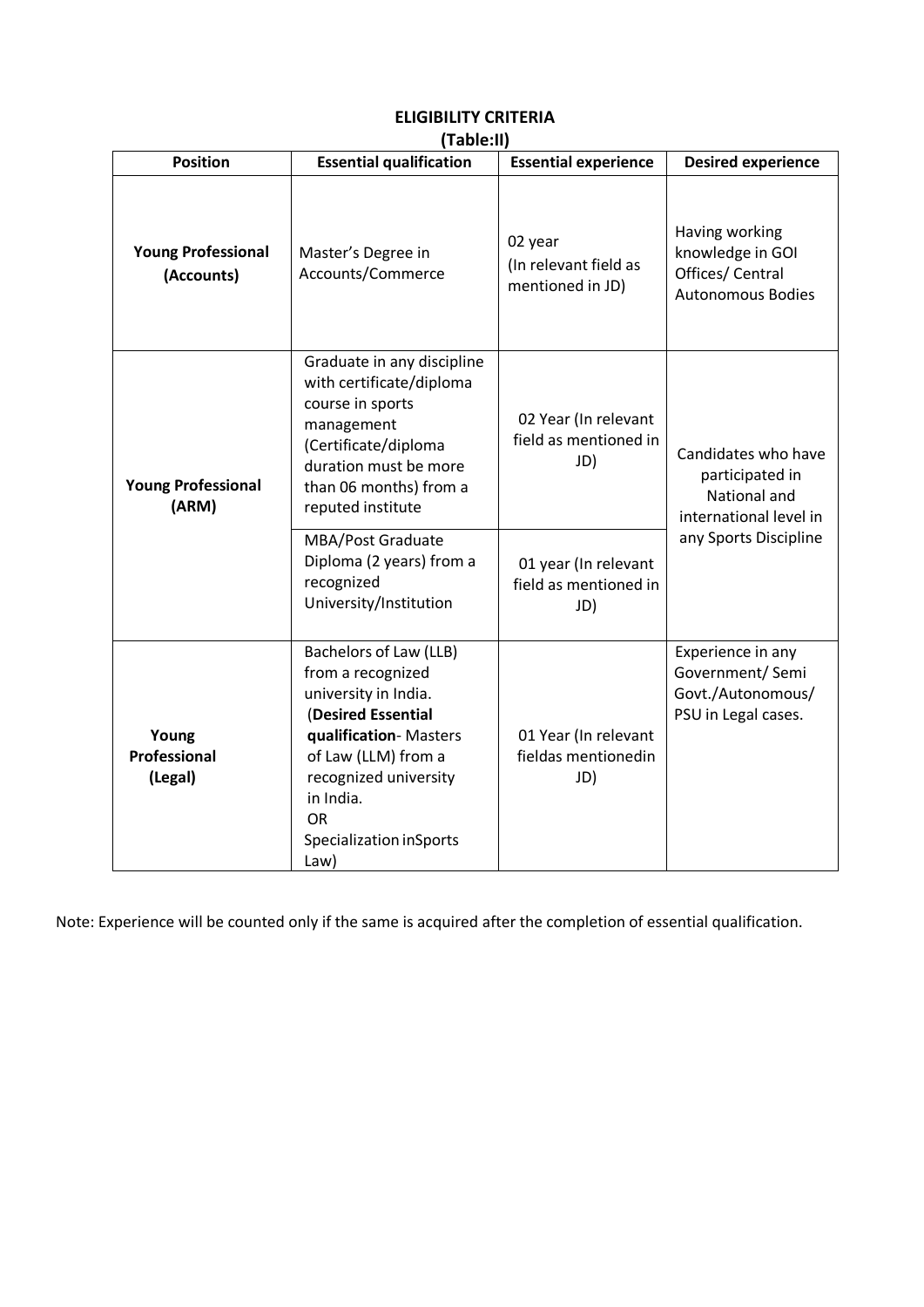#### **CRITERIA FOR SHORTLISTING OF CANDIDATES FOR THE INTERVIEW**

**(Table-III)**

Candidates will be shortlisted in the ratio of 1:5 with following criteria for which necessary documents to be attached along with the application:

| <b>Designation</b>         | <b>Evaluation Criteria (Total Marks-100)</b>                                                                                                                                                               |  |  |  |
|----------------------------|------------------------------------------------------------------------------------------------------------------------------------------------------------------------------------------------------------|--|--|--|
|                            | Weightage for marks obtained in essential qualification (Total-40<br>i.                                                                                                                                    |  |  |  |
|                            | Marks) with further break-up as given below (If a candidate obtained                                                                                                                                       |  |  |  |
|                            | two essential Qualification, mark obtained in for the basic                                                                                                                                                |  |  |  |
|                            | qualification will be considered for giving weightage. Example- In the                                                                                                                                     |  |  |  |
|                            | case of candidate with B.Tech& Master's degree, marks obtained in                                                                                                                                          |  |  |  |
|                            | B. Tech will be considered:                                                                                                                                                                                |  |  |  |
|                            | a. Greater or equal to 75% - 40 Marks                                                                                                                                                                      |  |  |  |
|                            | 60% - 75% - 30 Marks<br>b.                                                                                                                                                                                 |  |  |  |
|                            | c. 45% - 60% - 20 Marks                                                                                                                                                                                    |  |  |  |
| Young Professional         | d. Less than 45% - 0 Marks                                                                                                                                                                                 |  |  |  |
| (Accounts)                 | ii.<br>Weightage for work experience (30 marks) with further break-up as:                                                                                                                                  |  |  |  |
| And                        | a. Greater than 02 years - 30 Marks                                                                                                                                                                        |  |  |  |
| Young Professional (ARM)   | 1-2 Years - 20 Marks<br>b.                                                                                                                                                                                 |  |  |  |
|                            | Weightage for work experience in Sports Sector (20 marks) with<br>iii.                                                                                                                                     |  |  |  |
|                            | further break - up as:                                                                                                                                                                                     |  |  |  |
|                            | a. Greater than 02 years - 20 Marks                                                                                                                                                                        |  |  |  |
|                            | 1-2 Years - 10 Marks<br>b.                                                                                                                                                                                 |  |  |  |
|                            | Weightage for Sports Participation<br>iv.                                                                                                                                                                  |  |  |  |
|                            | Participation at International Level in any Sports discipline - 10                                                                                                                                         |  |  |  |
|                            | <b>Marks</b>                                                                                                                                                                                               |  |  |  |
|                            | Participation at National Level in any Sports discipline - 05 Marks                                                                                                                                        |  |  |  |
|                            | Note: If a candidate is working in Sports Sector and (or) in government                                                                                                                                    |  |  |  |
|                            | sector as specified in iv, he/she will be eligible for weightage in ii, iii                                                                                                                                |  |  |  |
|                            | & iv, depending on number of years of experience.                                                                                                                                                          |  |  |  |
|                            | i. Weightage for marks Obtained in Essential Qualification (Total - 40                                                                                                                                     |  |  |  |
|                            | Marks) withfurther break-up as given below:                                                                                                                                                                |  |  |  |
|                            | a. Greater or equal to 75% - 40 Marks<br>b. 60% - 75% - 30 Marks                                                                                                                                           |  |  |  |
|                            | c. 45% - 60% - 20 Marks                                                                                                                                                                                    |  |  |  |
|                            | d. Less than 45% - 0 Marks                                                                                                                                                                                 |  |  |  |
|                            |                                                                                                                                                                                                            |  |  |  |
|                            | ii. Weightage for work Experience (30 marks) with further break-up as:<br>a. Greater than 02 Years-30 Marks                                                                                                |  |  |  |
|                            | b. 1-2 Years- 20 Marks                                                                                                                                                                                     |  |  |  |
|                            |                                                                                                                                                                                                            |  |  |  |
| Young Professional (Legal) | iii. Weightage for work Experience in Sports Sector (25 marks) with further                                                                                                                                |  |  |  |
|                            | break-upas:                                                                                                                                                                                                |  |  |  |
|                            | Greater than 02 Years-25 Marks<br>а.                                                                                                                                                                       |  |  |  |
|                            | b. 1-2 Years-20 Marks                                                                                                                                                                                      |  |  |  |
|                            |                                                                                                                                                                                                            |  |  |  |
|                            | iv. Experience in any Government/ Semi Govt./Autonomous/ PSU in                                                                                                                                            |  |  |  |
|                            | relevant field asmentioned in JD(Minimum 01 Year).-05 Marks                                                                                                                                                |  |  |  |
|                            | Note: If a candidate is working in Sports Sector and (or) in government sector<br>as specified in iv, he/she will be eligible for weightage in ii, iii & iv depending<br>on number of Years of Experience. |  |  |  |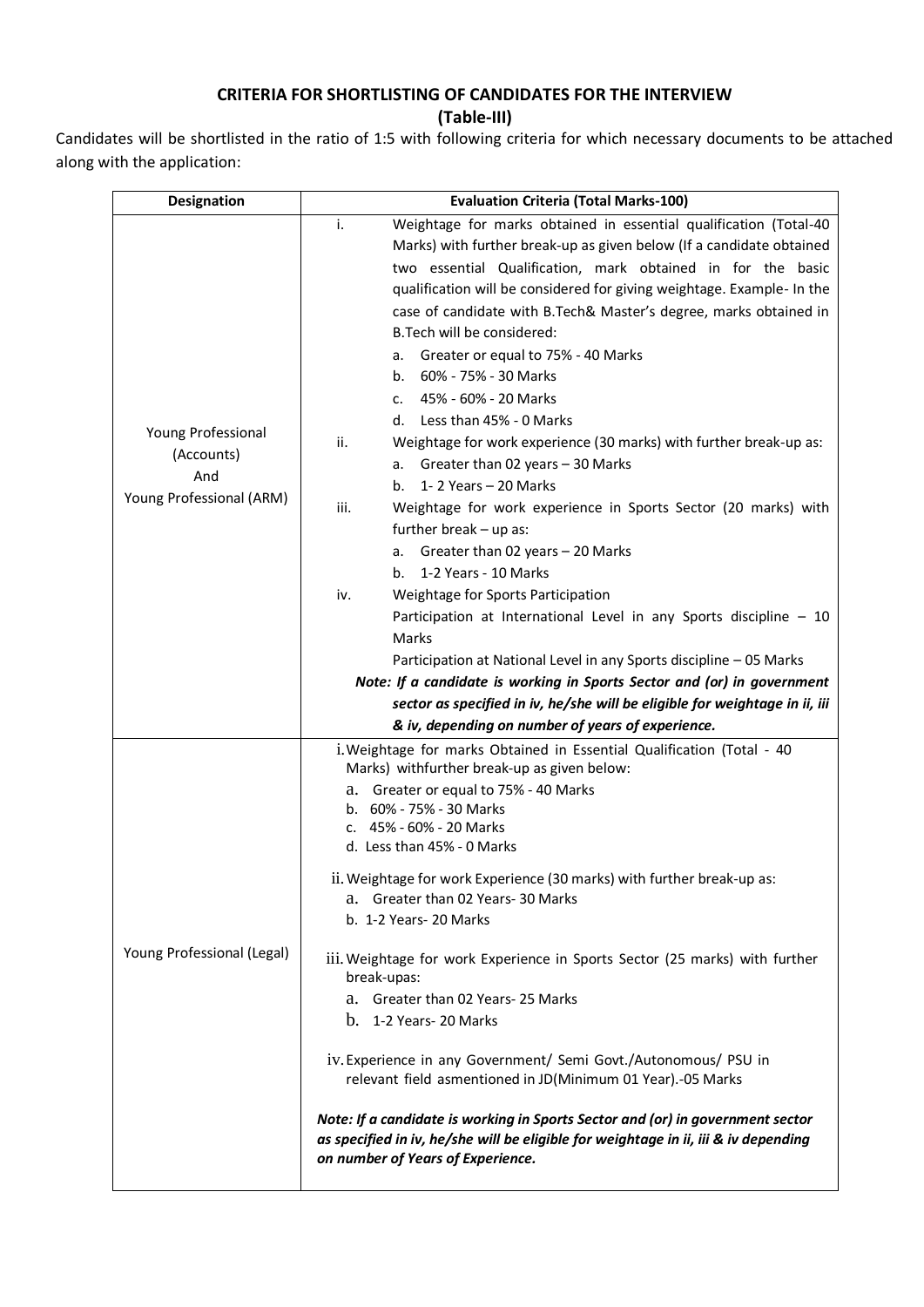**NOTE:**

- THE ABOVE-MENTIONED SHORT-LISTING CRITERIA (TABLE -III) WILL BE USEDFOR CALLING THE CANDIDATES TO APPEAR IN THE INTERVIEW.
- THE FINAL MERIT WILL BE BASED ON THE SCORE OBTAINED IN THEINTERVIEW ONLY.
- THE CANDIDATE MUST PRODUCE ALL THE ORIGINAL DOCUMENTS AT THE TIME OF JOINING OTHERWISE THE CANDIDATURE WILL BE CANCELLED.
- i. **DEGREE AND MARKSHEET**: The degree certificate and marksheet of every year must be uploaded and should be one issued by the Competent Authority (i.e. University or other examining body) awarding the particular qualification/marks.

## **ii. WORK EXPERIENCE:**

Documents claiming work experience must clearly mention the following:

- a. Name of the establishment
- b. Signature of competent authority/issuing authority clearly stating their position ofauthority in the organization.
- c. Duration of work experience.
- d. The field in which the candidate has worked or the post held in the establishment.
- e. Offer of appointment will not be considered as experience certificate

## **iii. OTHER DOCUMENTS:**

- a. Proof of Date of birth: Aadhar Card/10th class mark sheet/12th class mark sheet.
- b. One recent passport size colour photograph.
- c. Scanned Signature

## **iv. SPORTS PARTICIPATION:**

The document proving participation in Sports at National and International level should be attested from the Federation/Association of the respective Sports.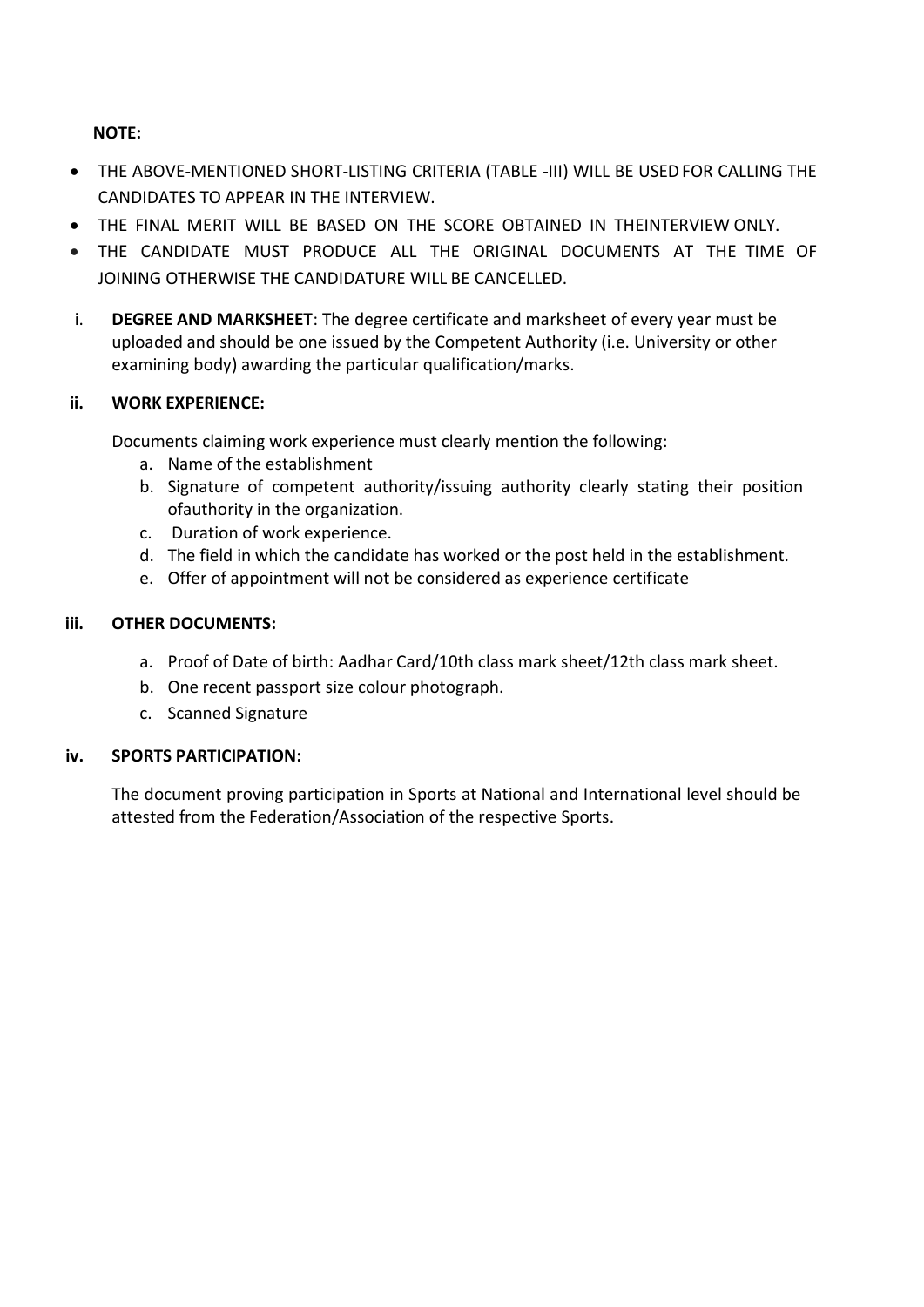## **GENERAL INSTRUCTIONS**

(All the instructions given below must be strictly followed or else the application is liable to be rejected)

**WHO CAN APPLY**: Applications are invited only from Indian citizens who fulfill eligibility criteria of essential educational qualification and essential work experience (as mentioned in Table-II).

**HOW TO APPLY**: The candidates have to send the filled application (available on SAI Head Office website i.e. <https://sportsauthorityofindia.nic.in/>and SAI, NSSC website [www.saisouthbangalore.org.](http://www.saisouthbangalore.org/)) along with all the self attested necessary documents on [jobs.saibangalore@gmail.com](mailto:jobs.saibangalore@gmail.com)

- a) Applications received through any other mode would not be accepted and summarily rejected.
- b) Before registering /submitting applications on the website the candidates should possess a valid e-mail ID.
- c) The e-mail ID entered in the online application form should remain active until the recruitment process is completed. No change in the e-mail ID will be entertained.

#### **d) DATE OF OPENING ONLINE REGISTRATION : 17.03.2022 at 11:00 am e) DATE OF CLOSING ONLINE REGISTRATION : 23.03.2022 at 05:00 pm**

- **1. Attachments of Documents:** The candidate must upload the following documents in the below mentioned order. Self-attested documents in PDF format are to be uploaded.
- **2.** The order of documents is as follows:
	- a. Candidate details:
	- b. Document for DOB:
	- c. Online application printout.
	- d. Mark sheet of postgraduate degree.
	- e. Degree certificate of post-graduation course
	- f. Mark sheet of graduation degree.
	- g. Degree certificate of graduation course.
	- h. Work experience, if any.
	- i. Documents supporting sports achievement, if any

#### *Note: Non self-attested documents will be rejected.*

**Call letters for interview:** The call letters for interview shall be communicated electronically in the valid and functional email id provided by the candidate in the application form.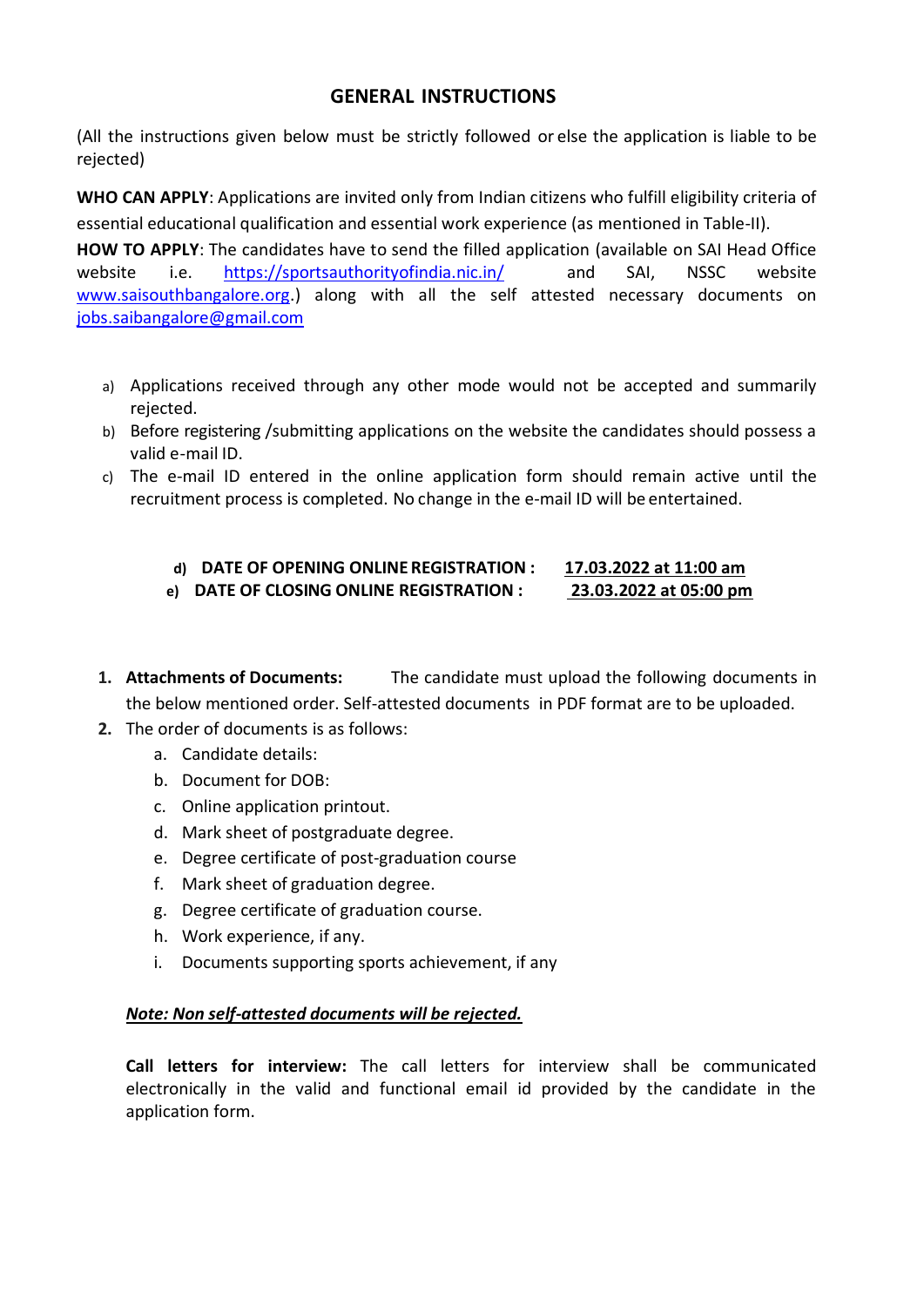*Candidates should check their registered email regularly for updates regarding interview dates and other relevant details. Any variation in the details provided and documents submitted will lead to rejection of the candidate.*

- **3.** The responsibility of ensuring genuineness of the certificate lies completely on the candidate by self-attestation. SAI reserves the right to discard experience certificates which do not provide correct details as mentioned above. Website links could be provided to ascertain genuineness.
- **4.** Candidates will be called for the interview on the criteria as mentioned above. Hence, fulfillment of eligibility criteria does not entail that candidate will be considered for the interview.
- **5.** The Candidates should note that their candidature at all the stages will be purely provisional, subject to satisfying the prescribed eligibility conditions. If, on verification at any stage, before or after Interview, it is found that they do not fulfill any of the eligibility conditions; their candidature will be cancelled by SAI.
- **6.** NOTE: SELECTED CANDIDATES WILL BE REQUIRED TO PRODUCE THE ORIGINAL CERTIFICATES MENTIONED IN APPLICATION AT THE TIME OF JOINING. FAILING TO SUBMIT THE REQUIRED CERTIFICATES IN ORIGINAL AT THE TIME OF JOINING WILL LEAD TO CANCELLATION OF CANDIDATURE.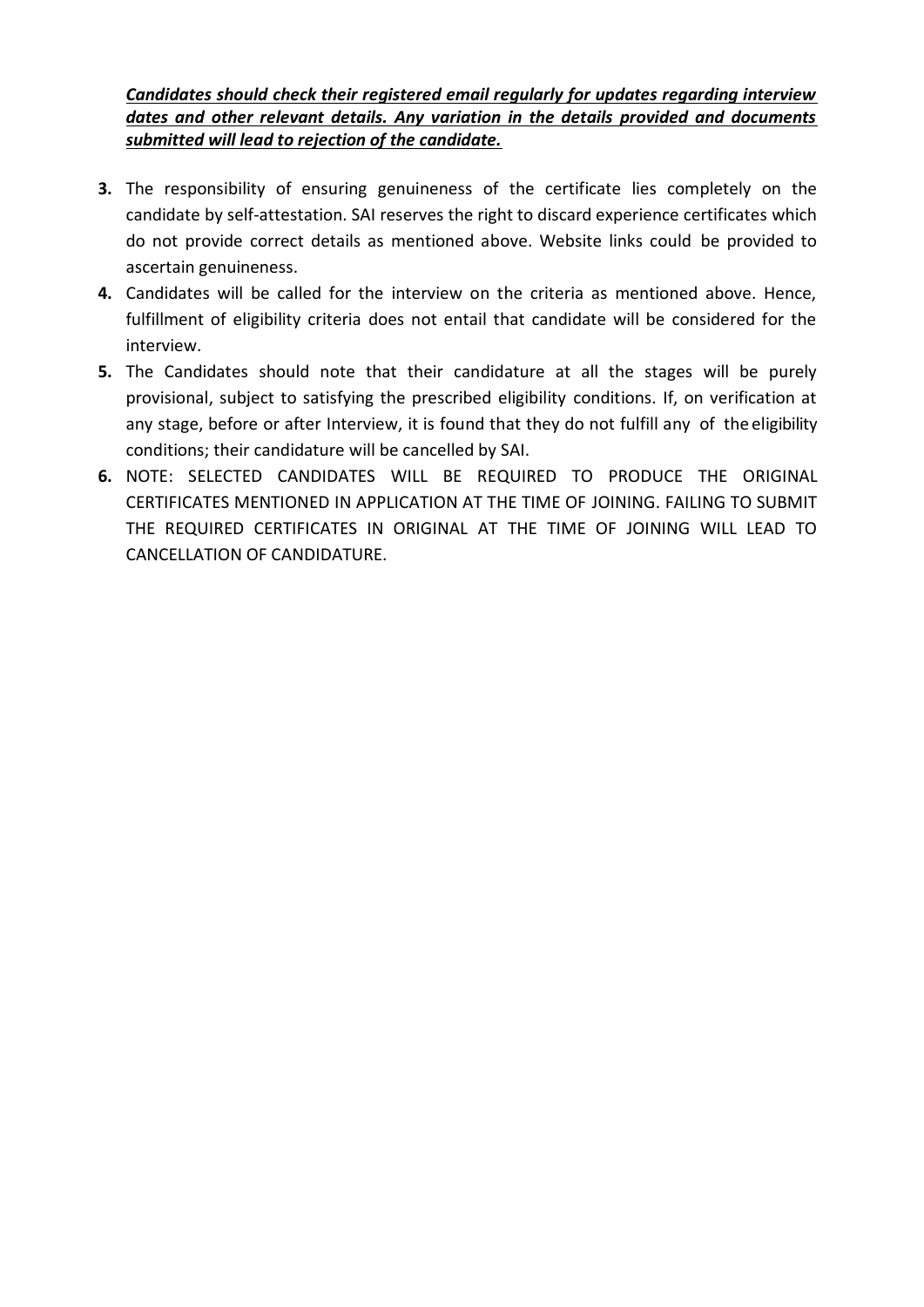## **TERMS AND CONDITIONS**

1. **Tenure**: The contractual engagement will be initially for a period of 02 (Two) years further extendable for 01 Year. The contract can be terminated by giving a 30 days' Notice period by either party, ie. SAI or the employee. In cases of extreme impropriety by the employee, the contract will be terminated immediately without prior notice.

| <b>Designation</b>                  | Age<br>limit | <b>Salary</b>                    |
|-------------------------------------|--------------|----------------------------------|
| Young<br>Professional<br>(Accounts) | 35<br>years  | Rs.40,000/-<br>to<br>Rs.60,000/- |
| Young<br>Professional<br>(ARM)      | 35<br>years  | Rs.40,000/-<br>to<br>Rs.60,000/- |
| Young<br>Professional<br>(Legal)    | 35<br>years  | Rs.40,000/-<br>to<br>Rs.60,000/- |

#### **2. Age limit and Salary:**

Candidates should note that only the Date of Birth as recorded in the Matriculation/ Secondary Examination will be accepted. The maximum age limit will be calculated as on the last date of applications of this notification.

- 3. **Tax Deduction at Source:** The Income Tax or any other tax liable to be deducted, as per the prevailing rules will be deducted at source before effecting the payment, for which the SAI will issue TDS /Service Tax Certificates, as applicable.
- 4. **Other Allowances**: No TA/DA shall be admissible for joining the assignment or on its completion. No other facilities like DA, Accommodation, Residential Phone, Conveyance/Transport, Personal Staff, Medical reimbursement, HRA and LTC etc. would be admissible.
- 5. **Extension:** Performance of the selected candidates would be continuously reviewed and their extension will be considered on the basis of periodic review / requirement. Remuneration Enhancement will also depend on the periodic performance review subject to a maximum of 10%.
- 6. **Leave:** Selected candidates will be entitled for 30 days leave in a calendar year on pro-rata basis. Therefore, candidates shall not draw any remuneration in case of his/her absence beyond 30 days in a year. Also unavailed leave in a calendar year will lapse and will not be carried forward to the next calendar year.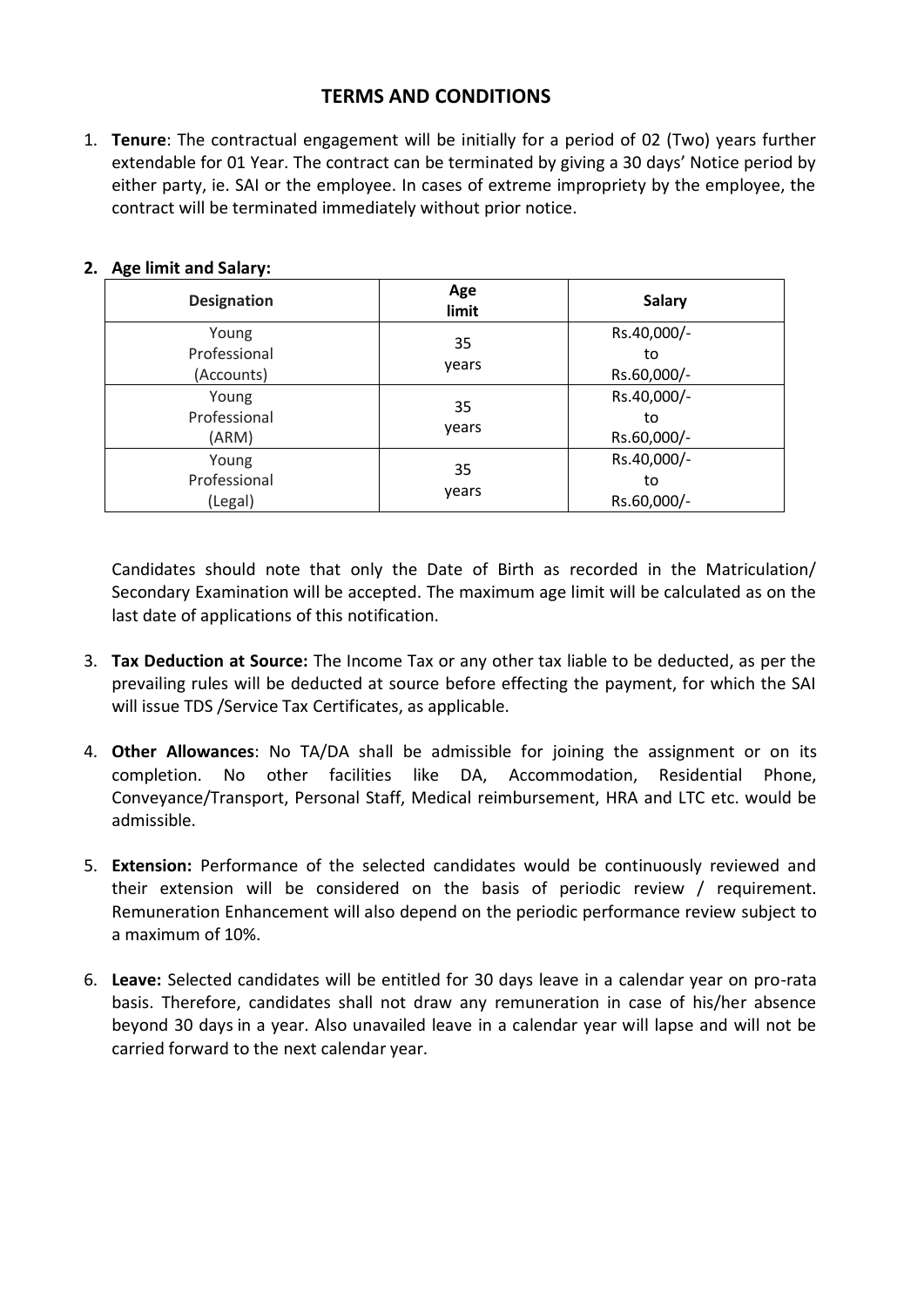## **Confidentiality:**

- a) Selected persons will not be allowed to publish a book or a compilation of articles or participate in a radio broadcast or contribute an article or anonymously or pseudonymous in the name of any other person, if such book, article, broadcast, uses any information that he/she may gather as part of this assignment.
- b) During the period of engagement, Employee would be subject to the provisions of the Indian Official Secret Act, 1923 and will not divulge any information gathered by him/her during the period of his/her engagement to anyone who is not authorized to know.
- c) The Selected personnel at no instance can represent or give opinion or advice to others in any matter, which is adverse to the interest of the Government.

## **Other Conditions:**

- a) The applications received will be scrutinized/ shortlisted on the basis of relevant experience and job description and the eligible candidates will be called for Interview at cost to the applicant.
- b) In case he/she is required to proceed outstation from the place of posting on tour for official duty, he/she will be entitled to TA/DA as admissible under the rules.
- c) In case the performance of Candidate is not found satisfactory, his/her services will be discontinued after giving one-month notice.
- d) Without any prejudice to the above condition, the candidate will be terminated from his services with immediate effect without any obligations, in case the candidate is found guiltyof violating any of the conditions contained in the terms of employment or is guilty of any misconduct including negligence of duties, unauthorized absence, etc.
- e) Decision of SAI in all matters regarding eligibility, selection and posting would be final and binding upon all candidates. No representation or correspondence will be entertained by SAI in this regard.
- f) Candidates must apply within the scheduled time period. No applications received after the last date shall be entertained.
- g) SAI reserves the right to cancel the advertisement and/or the selection process at any stage without assigning any reason.
- h) The DG SAI shall be the final authority in case of any dispute.
- i) The appointment will be purely on contract basis and does not confer any right to claim to permanent employment in SAI.
- j) Any litigation matters pertaining to employment at SAI shall be restricted to the jurisdiction of the Bangalore High Court only.
- k) The vacancy is primarily for location in Bangalore, However, SAI reserves the right to post the candidate from the selected list to any of its scheme located anywhere in India.
- l) Organization reserves the right to terminate the contract by giving one month prior notice to the candidates.
- m)Owning to the requirement in SAI, a panel shall be drawn which will be valid for a period of one year and can be utilized by any Scheme/project funded by Government of India along with SAI. SAI reserve the right to cancel the panel without assigning any reason.
- n) In case of any dispute, English version of the employment notice will be treated as valid.

## *CANVASSING IN ANY FORM WILL LEAD TO DISQUALIFICATION*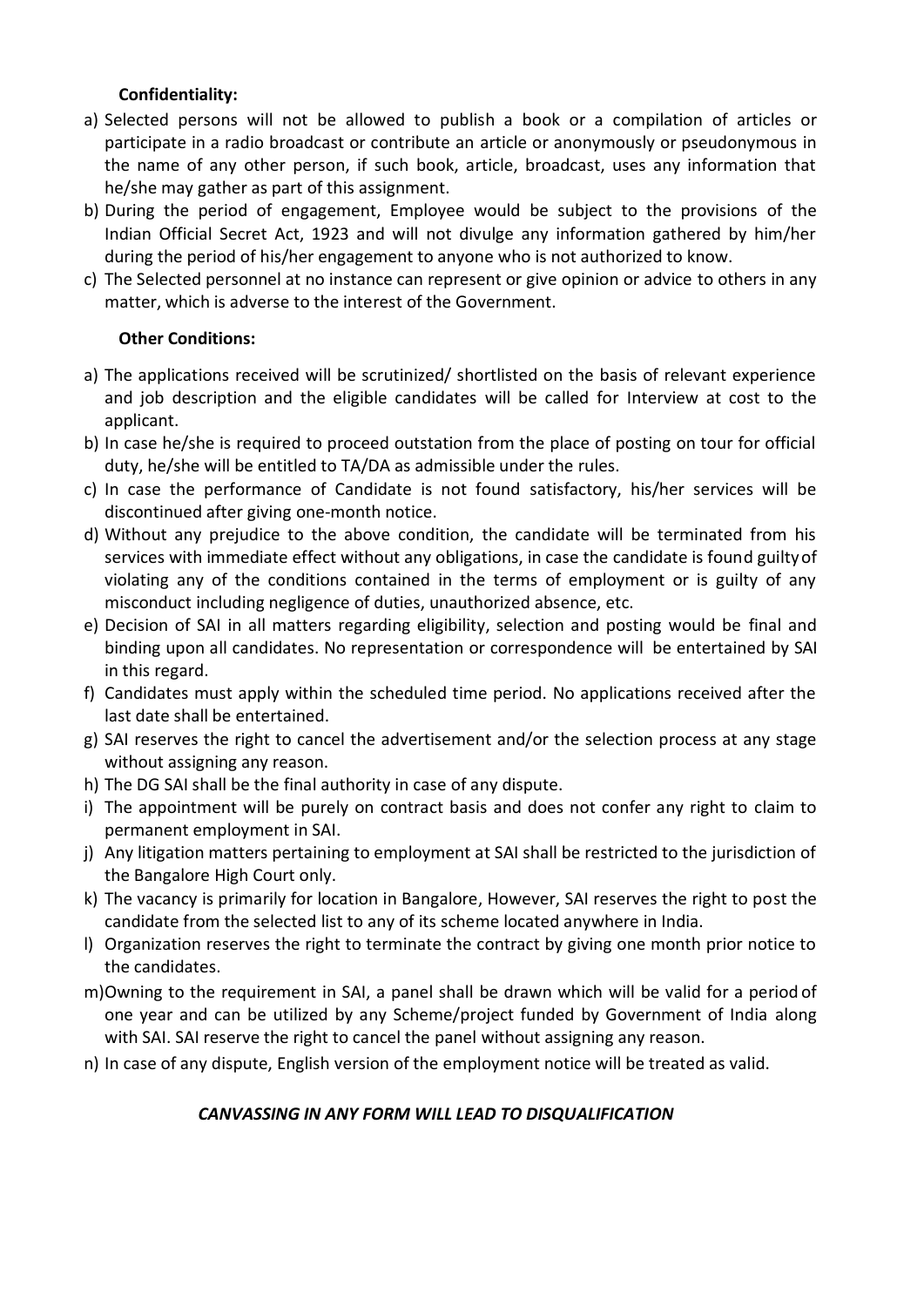

**SAMPLE DOCUMENT DEMONSTRATING HOE THE CERTIFICATES ARE TO BE ATTESTED AND SCANNED AND COMPILED IN THE FORMAT REQUIRED.**